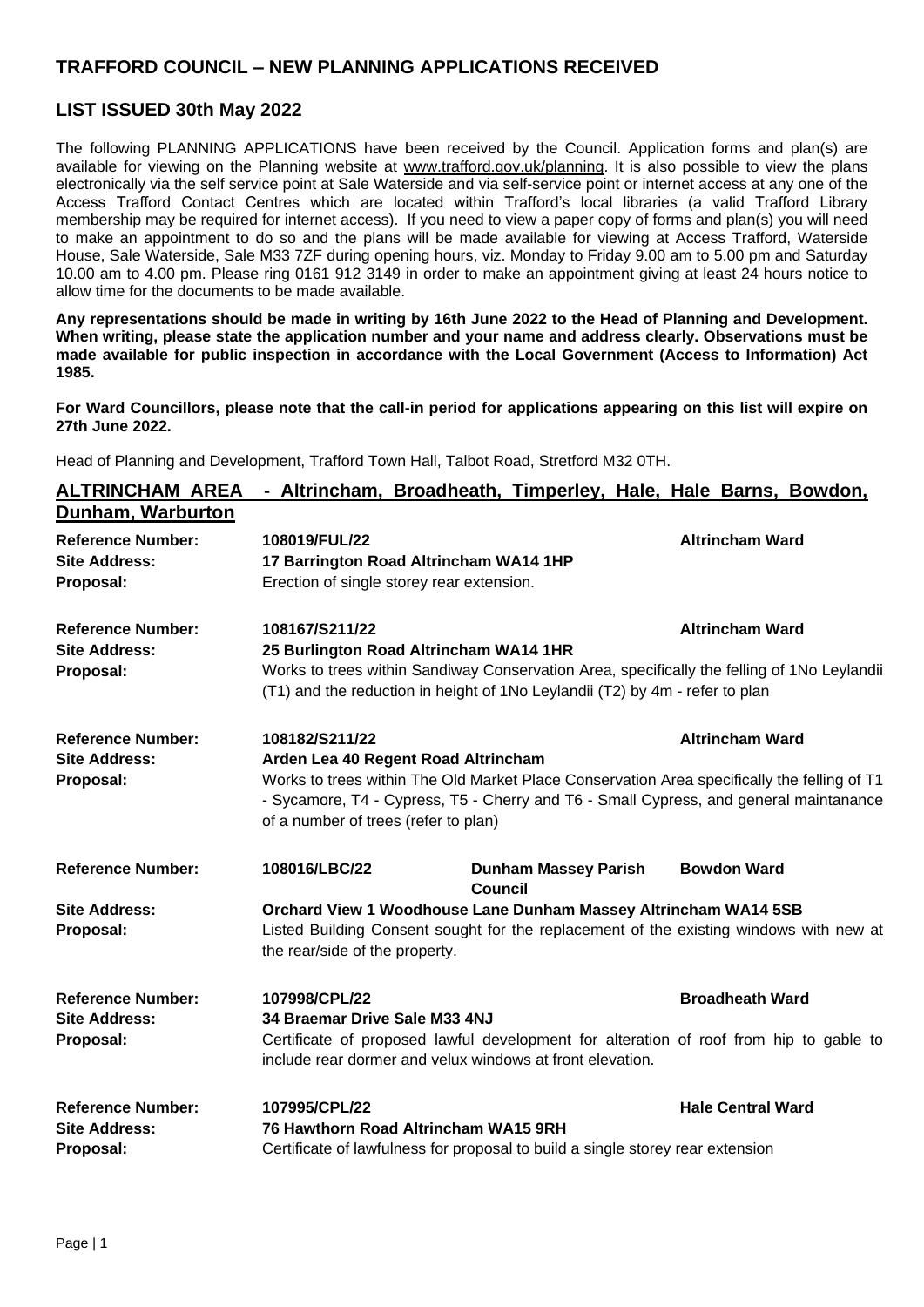| <b>Reference Number:</b><br><b>Site Address:</b><br>Proposal: | 108010/CPL/22<br>10 Greenhill Road Timperley WA15 7BQ<br>extension                                                                                                                 |                                     | <b>Village Ward</b><br>Certificate of proposed lawful development for erection of part single storey rear                                                                                                                                                                                                                                                                                                                                                                                                                                                                                                                                                                                                                                                                                                                                                                                                                                                                                                                                                                                                    |  |
|---------------------------------------------------------------|------------------------------------------------------------------------------------------------------------------------------------------------------------------------------------|-------------------------------------|--------------------------------------------------------------------------------------------------------------------------------------------------------------------------------------------------------------------------------------------------------------------------------------------------------------------------------------------------------------------------------------------------------------------------------------------------------------------------------------------------------------------------------------------------------------------------------------------------------------------------------------------------------------------------------------------------------------------------------------------------------------------------------------------------------------------------------------------------------------------------------------------------------------------------------------------------------------------------------------------------------------------------------------------------------------------------------------------------------------|--|
|                                                               |                                                                                                                                                                                    |                                     | <b>SALE AREA – Sale, Brooklands, Sale Moor, Ashton-Upon Mersey, Carrington, Partington</b>                                                                                                                                                                                                                                                                                                                                                                                                                                                                                                                                                                                                                                                                                                                                                                                                                                                                                                                                                                                                                   |  |
| <b>Reference Number:</b><br><b>Site Address:</b><br>Proposal: | 107440/HHA/22<br>76 Harboro Road Sale M33 6GE<br>Erection of first floor rear extension.                                                                                           |                                     | <b>Ashton On Mersey Ward</b>                                                                                                                                                                                                                                                                                                                                                                                                                                                                                                                                                                                                                                                                                                                                                                                                                                                                                                                                                                                                                                                                                 |  |
| <b>Reference Number:</b><br><b>Site Address:</b>              | 107472/HHA/22<br>80 Ashton Lane Sale M33 6WS                                                                                                                                       |                                     | <b>Ashton On Mersey Ward</b>                                                                                                                                                                                                                                                                                                                                                                                                                                                                                                                                                                                                                                                                                                                                                                                                                                                                                                                                                                                                                                                                                 |  |
| Proposal:                                                     | Loft conversion with front and rear dormers and erection of single storey front porch<br>extension with associated external alterations.                                           |                                     |                                                                                                                                                                                                                                                                                                                                                                                                                                                                                                                                                                                                                                                                                                                                                                                                                                                                                                                                                                                                                                                                                                              |  |
| <b>Reference Number:</b><br><b>Site Address:</b>              | 108027/FUL/22<br>47 Ashton Lane Sale M33 5PA                                                                                                                                       |                                     | <b>Ashton On Mersey Ward</b>                                                                                                                                                                                                                                                                                                                                                                                                                                                                                                                                                                                                                                                                                                                                                                                                                                                                                                                                                                                                                                                                                 |  |
| Proposal:                                                     | Erection of a single storey rear extension, installation of a garden room, repositioning of<br>the existing refuse store and new double doors to rear elevation.                   |                                     |                                                                                                                                                                                                                                                                                                                                                                                                                                                                                                                                                                                                                                                                                                                                                                                                                                                                                                                                                                                                                                                                                                              |  |
| <b>Reference Number:</b>                                      | 106983/HHA/22                                                                                                                                                                      |                                     | <b>Brooklands Ward</b>                                                                                                                                                                                                                                                                                                                                                                                                                                                                                                                                                                                                                                                                                                                                                                                                                                                                                                                                                                                                                                                                                       |  |
| <b>Site Address:</b><br>Proposal:                             | 11 Grasmere Road Sale M33 3QU<br>Erection of a part single/part two storey side extension and a first floor rear extension.<br>Erection of a garage extension to the rear.         |                                     |                                                                                                                                                                                                                                                                                                                                                                                                                                                                                                                                                                                                                                                                                                                                                                                                                                                                                                                                                                                                                                                                                                              |  |
| <b>Reference Number:</b>                                      | 108008/CPL/22                                                                                                                                                                      |                                     | <b>Brooklands Ward</b>                                                                                                                                                                                                                                                                                                                                                                                                                                                                                                                                                                                                                                                                                                                                                                                                                                                                                                                                                                                                                                                                                       |  |
| <b>Site Address:</b><br>Proposal:                             | 10 Harrow Road Sale M33 3TL<br>Certificate of proposed lawful development for alteration of roof from hip to gable including<br>rear dormer with velux windows at front elevation. |                                     |                                                                                                                                                                                                                                                                                                                                                                                                                                                                                                                                                                                                                                                                                                                                                                                                                                                                                                                                                                                                                                                                                                              |  |
| <b>Reference Number:</b>                                      | 107999/FUL/22                                                                                                                                                                      | <b>Carrington Parish</b><br>Council | <b>Bucklow St Martins Ward</b>                                                                                                                                                                                                                                                                                                                                                                                                                                                                                                                                                                                                                                                                                                                                                                                                                                                                                                                                                                                                                                                                               |  |
| <b>Site Address:</b><br>Proposal:                             | 2 Opus Close Carrington Manchester Trafford M31 4RQ<br>Retrospective planning application for 2no. sections of 2.4m high perimeter fence with<br>pedestrian and vehicle gates.     |                                     |                                                                                                                                                                                                                                                                                                                                                                                                                                                                                                                                                                                                                                                                                                                                                                                                                                                                                                                                                                                                                                                                                                              |  |
| <b>Reference Number:</b>                                      | 108032/VAR/22                                                                                                                                                                      | <b>Carrington Parish</b><br>Council | <b>Bucklow St Martins Ward</b>                                                                                                                                                                                                                                                                                                                                                                                                                                                                                                                                                                                                                                                                                                                                                                                                                                                                                                                                                                                                                                                                               |  |
| <b>Site Address:</b><br>Proposal:                             | Land At Heath Farm Lane Partington Manchester M31 4EH<br>requirement for the affordable housing to be for local occupancy only.                                                    |                                     | Application for variation of condition 16 on planning permission 94949/HYB/18 (Hybrid<br>application comprising: - a) Application for full planning permission for the clearance and<br>remediation of the existing site and the erection of 148 dwellings with access from<br>Broadway and associated works including the provision of internal estate roads, parking<br>and turning circle, landscape works (including provision of public open space, tree<br>clearance/replacement/woodland management and ecological management), electrical<br>sub-station, and sustainable urban drainage works; and, b) Application for outline planning<br>permission for the erection of up to 452 dwellings with access from Broadway and<br>associated works including the provision of internal estate roads and parking, landscape<br>works (including provision of public open space, tree clearance/replacement/woodland<br>management and ecological management), electrical sub-stations, and sustainable urban<br>drainage works drainage principles.). To vary the wording on Condition 16 to remove the |  |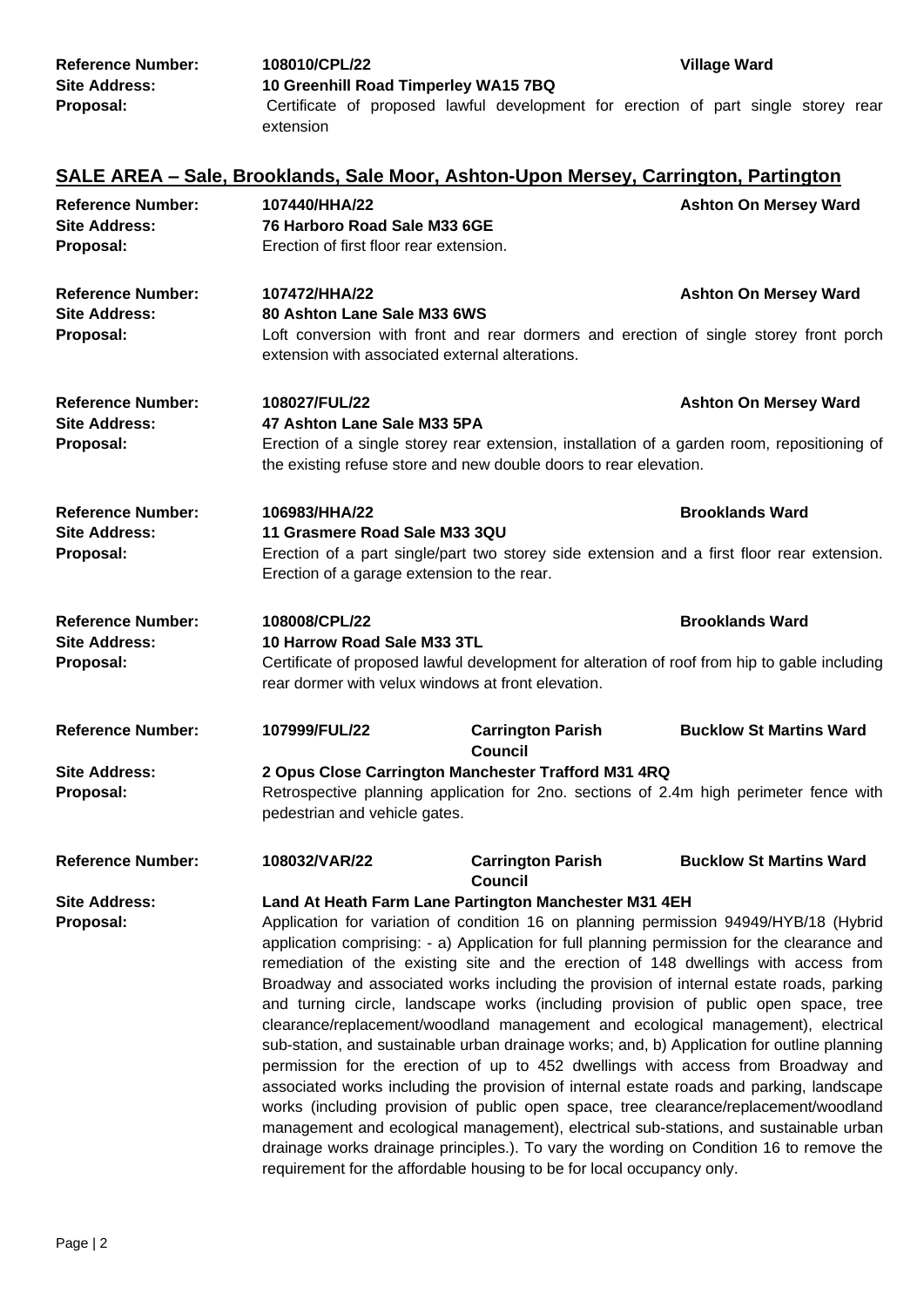| <b>Reference Number:</b><br><b>Site Address:</b><br>Proposal:                                                                 | 107468/HHA/22<br>17 Meadway Sale M33 4PX<br>Erection of single storey side extension, front porch extension and gable end roof over<br>existing bay window.                                                                                                                                                                                               | <b>St Marys Ward</b> |  |  |  |  |
|-------------------------------------------------------------------------------------------------------------------------------|-----------------------------------------------------------------------------------------------------------------------------------------------------------------------------------------------------------------------------------------------------------------------------------------------------------------------------------------------------------|----------------------|--|--|--|--|
| <b>STRETFORD AREA &amp; URMSTON AREA - Stretford, Gorse Hill, Old Trafford, Trafford Park,</b><br>Urmston, Flixton, Davyhulme |                                                                                                                                                                                                                                                                                                                                                           |                      |  |  |  |  |
| <b>Reference Number:</b><br><b>Site Address:</b><br>Proposal:                                                                 | 106663/FUL/21<br>18 Ayres Road Old Trafford Manchester M16 9NB<br>Change of Use from a residential dwelling (Use Class C3) to 4 Bed HMO with a seperate<br>studio flat within the loft space.                                                                                                                                                             | <b>Clifford Ward</b> |  |  |  |  |
| <b>Reference Number:</b><br><b>Site Address:</b><br>Proposal:                                                                 | 107876/FUL/22<br>18 Upper Chorlton Road Old Trafford Manchester M16 7RN<br>Erection of no.1 three-storey duplex apartment.                                                                                                                                                                                                                                | <b>Clifford Ward</b> |  |  |  |  |
| <b>Reference Number:</b><br><b>Site Address:</b><br>Proposal:                                                                 | 107997/FUL/22<br><b>Clifford Ward</b><br>Vacant Land Adjoining To 20 Wordsworth Road Old Trafford M16 9GT<br>Erection of two storey detached dwelling.                                                                                                                                                                                                    |                      |  |  |  |  |
| <b>Reference Number:</b><br><b>Site Address:</b><br>Proposal:                                                                 | 107445/HHA/22<br>46 Canterbury Road Davyhulme M41 7AJ<br>Erection of part single and part two storey side extension                                                                                                                                                                                                                                       | Davyhulme East Ward  |  |  |  |  |
| <b>Reference Number:</b><br><b>Site Address:</b><br>Proposal:                                                                 | 107462/HHA/22<br>47A Cornhill Road Davyhulme M41 5TD<br>Erection of single storey side and rear extension.                                                                                                                                                                                                                                                | Davyhulme West Ward  |  |  |  |  |
| <b>Reference Number:</b><br><b>Site Address:</b><br>Proposal:                                                                 | 108005/TEL/22<br>Land At Moorside Road And Hayeswater Road Urmston<br>Installation of a 20m monopole with antennas and 2no. 600mm dishes and seven ground<br>based cabinets. (Notification for prior approval under The Town and Country Planning<br>(General Permitted Development) (England) Order 2015 (as amended) - Schedule 2, Part<br>16, Class A) | Davyhulme West Ward  |  |  |  |  |
| <b>Reference Number:</b><br><b>Site Address:</b><br>Proposal:                                                                 | 107822/HHA/22<br>17 Thornton Avenue Flixton M41 5DJ<br>Retrospective application for single storey side and rear extension including removal of<br>boundary wall to the front to widen the driveway entrance.                                                                                                                                             | <b>Flixton Ward</b>  |  |  |  |  |
| <b>Reference Number:</b><br><b>Site Address:</b><br>Proposal:                                                                 | 107943/ADV/22<br>Unit 5 Castlemoor Retail Park Throstles Green Stretford M16 0SN<br>Advertisement consent for an internally illuminated LED billboard                                                                                                                                                                                                     | <b>Longford Ward</b> |  |  |  |  |

**Reference Number: 107459/HHA/22 St Marys Ward**

**Site Address: 32 Sandown Drive Sale M33 4PE Proposal:** Erection of two storey rear extension